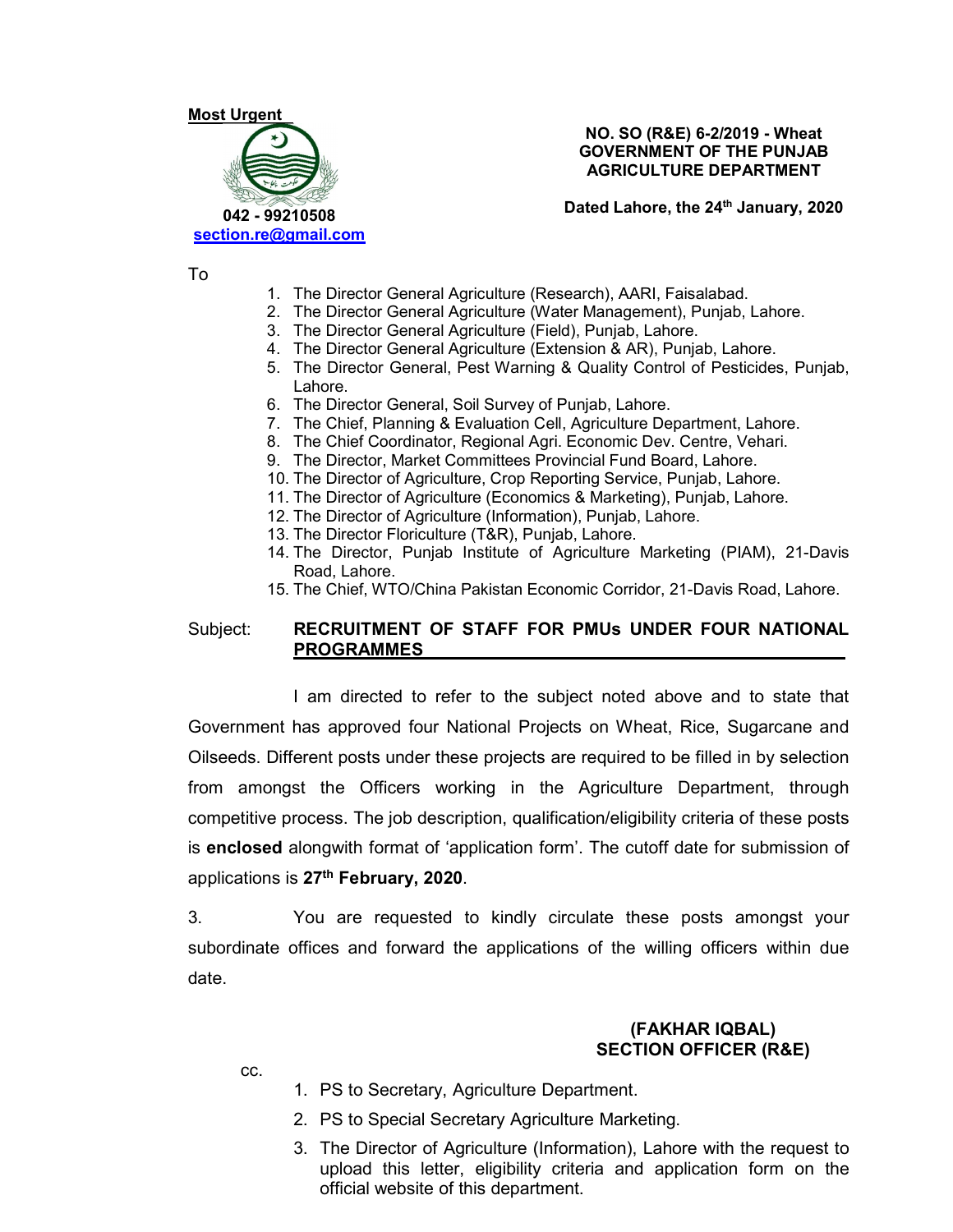# GOVERNMENT OF THE PUNJAB AGRICULTURE DEPARTMENT

# National Programme for Enhancing Profitability through Increasing Productivity of Wheat

| Sr.            | <b>Name</b><br>of                     | <b>Eligibility Criteria</b>                                                                                                                                                                                                                                                                                                                                                                                                                           | <b>Job Description</b>                                                                                                                                                                                                                                                                                                                                                                                                                                                                                                                                                                                                                                                                                                                                                                                                                                                                                                                                                                                                                                                                                                                                                                                                                                                                                                                                                                                                       | Mode of                                                                                                         |
|----------------|---------------------------------------|-------------------------------------------------------------------------------------------------------------------------------------------------------------------------------------------------------------------------------------------------------------------------------------------------------------------------------------------------------------------------------------------------------------------------------------------------------|------------------------------------------------------------------------------------------------------------------------------------------------------------------------------------------------------------------------------------------------------------------------------------------------------------------------------------------------------------------------------------------------------------------------------------------------------------------------------------------------------------------------------------------------------------------------------------------------------------------------------------------------------------------------------------------------------------------------------------------------------------------------------------------------------------------------------------------------------------------------------------------------------------------------------------------------------------------------------------------------------------------------------------------------------------------------------------------------------------------------------------------------------------------------------------------------------------------------------------------------------------------------------------------------------------------------------------------------------------------------------------------------------------------------------|-----------------------------------------------------------------------------------------------------------------|
| No.            | Post/BPS                              |                                                                                                                                                                                                                                                                                                                                                                                                                                                       |                                                                                                                                                                                                                                                                                                                                                                                                                                                                                                                                                                                                                                                                                                                                                                                                                                                                                                                                                                                                                                                                                                                                                                                                                                                                                                                                                                                                                              | recruitment                                                                                                     |
| 1 <sub>1</sub> | Project Director,<br>BPS-19 (01 post) | Master Degree in Agriculture<br>$\bullet$<br>Sciences.<br>Minimum experience 20 Years<br>including<br>05<br>years<br>on<br>supervisory position.<br>HR/Admin.<br>Expertise<br>in<br>$\bullet$<br>Procurement and Financial<br>flows.<br>knowledge<br><b>Basic</b><br>of<br>$\bullet$<br>Government laws/rules<br>and<br>procedures.<br>Experience in project planning,<br>project<br>execution.<br>Field<br>monitoring and project report<br>writing. | Responsible for implementation of project through<br>Project Directorate and field staff of Extension<br>Wing.<br>Responsible for all procurements to be made in the<br>$\bullet$<br>project.<br>Provide leadership to the project having focus on<br>the improvement of service delivery on Extension<br>activities to the farmers at their door step through<br>modern technology.<br>To guide the farmers for the increase of crop<br>$\bullet$<br>production<br>adopting<br>by<br>latest technology/<br>techniques of domestic and international research.<br>Coordinate with District entities of Agriculture<br>Extension and Research Wings and other<br>stakeholders to ensure the implementation of the<br>project as per implementation plan of the PC-I.<br>Ensure quality and substance of periodic<br>monitoring and evaluation requirements.<br>Responsible to prepare action plan for the<br>$\bullet$<br>implementation of the project as per TORs.<br>Responsible to prepare physical and financial<br>$\bullet$<br>achievements on fortnightly monthly, quarterly and<br>annual basis and will present as and when<br>required by the higher authorities for inspection<br>and verification.<br>Ensure timely submission of demand of funds, re-<br>appropriation, excess and surrender as per budget<br>schedule and requirement of the department.<br>After the completion of the project he will submit | Selection<br>from<br>officers<br>working<br>under<br>Punjab<br>Agriculture<br>Department,<br>on<br>merit basis. |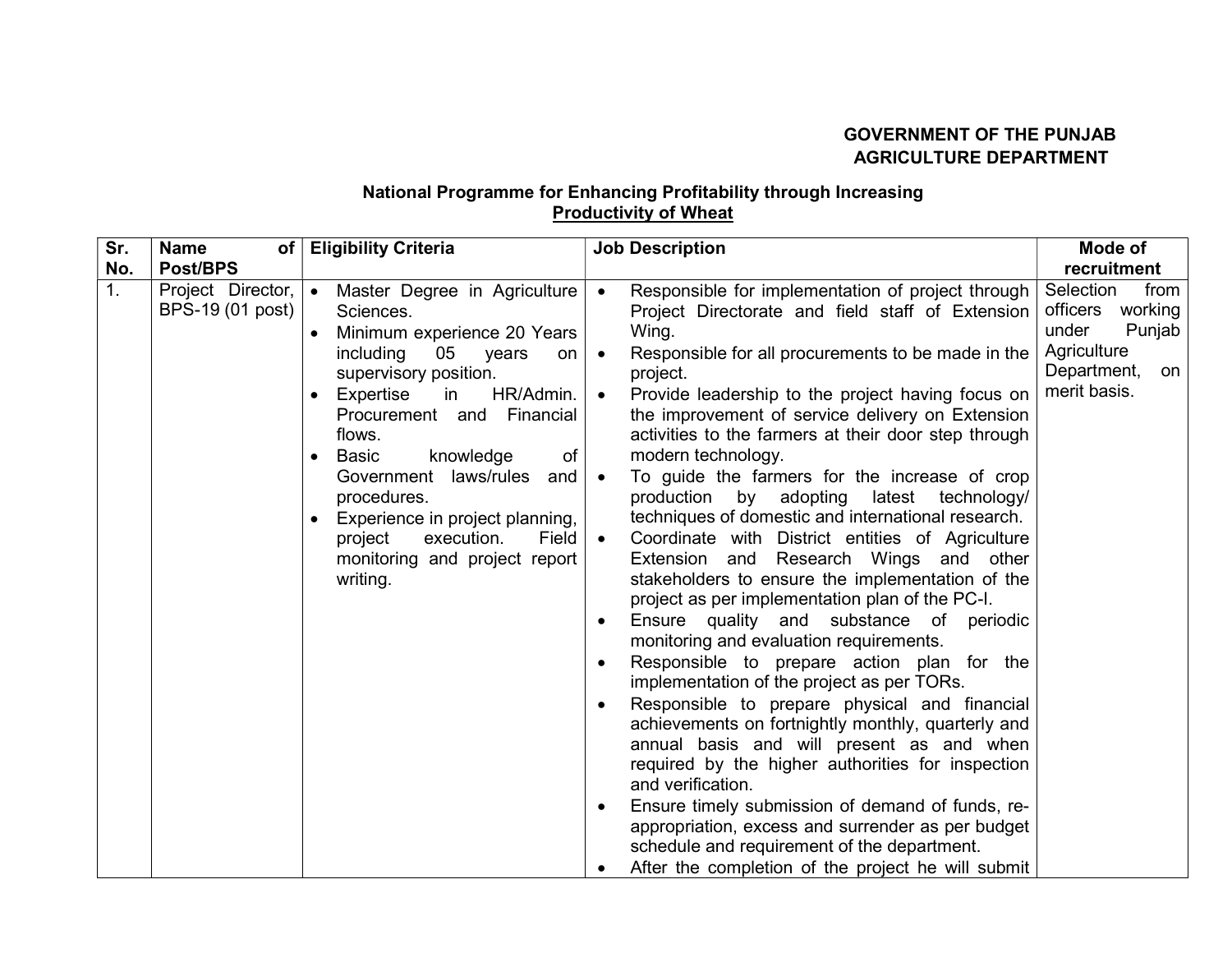| 2. | Operational<br>Manager,<br>BPS-18+165/-<br>S.P. | Master Degree in Agriculture<br><b>Experience:</b><br>20 years in Agriculture Dept.<br>$\bullet$<br>Preference will be given to the<br>officer having experience in<br>public sector project planning,<br>project execution and project<br>report writing requirements<br>and<br>functional<br>design<br>specification documents.<br>Strong analytical and writing<br><b>skills</b><br>and<br>experience<br>of<br>presenting complex technical<br>information<br>in<br>a<br>comprehensible way for non-<br>specialist readers.<br>Good communication<br>skills<br>and fluency in English and<br>Urdu. | PC-IV as well as complete project report in the<br>shape of a booklet covering all events including<br>financial activities for third party evaluation / P&D<br>evaluation.<br>Any other duties assigned by higher ups.<br>prepare plan for field operations to be<br>Will<br>$\bullet$<br>conducted by the PD and higher ups.<br>Will assist the Department, DGA and PD for the<br>$\bullet$<br>recruitment of project staff and procurement under<br>the project.<br>Will responsible to deal with the service matters of<br>$\bullet$<br>all project employees.<br>$\bullet$<br>Will deal all financial and administrative matters of<br>the project and submit report to the DGA for final<br>decision.<br>Will help in monitoring of various activities under the<br>$\bullet$<br>project<br>$\bullet$<br>Will liaison with project stakeholders and different<br>agencies.<br>Regular visits in the field for the implementation &<br>$\bullet$<br>Monitoring of the project.<br>Responsible to implement action plan of the project. | By selection on<br>merit<br>from<br>amongst officers<br>working<br><b>in</b><br>Agriculture<br>Department. |
|----|-------------------------------------------------|-------------------------------------------------------------------------------------------------------------------------------------------------------------------------------------------------------------------------------------------------------------------------------------------------------------------------------------------------------------------------------------------------------------------------------------------------------------------------------------------------------------------------------------------------------------------------------------------------------|---------------------------------------------------------------------------------------------------------------------------------------------------------------------------------------------------------------------------------------------------------------------------------------------------------------------------------------------------------------------------------------------------------------------------------------------------------------------------------------------------------------------------------------------------------------------------------------------------------------------------------------------------------------------------------------------------------------------------------------------------------------------------------------------------------------------------------------------------------------------------------------------------------------------------------------------------------------------------------------------------------------------------------------------|------------------------------------------------------------------------------------------------------------|
| 3. | Assistant,<br><b>BPS-16</b>                     | B. Com/B.A. (2 <sup>nd</sup> Div.) from<br>any recognized University with<br>15 years' experience in<br>accounts & Admn/HR/<br>Operation matters OR<br>Intermediate ( $2nd Div.$ ) with 20<br>years experience in accounts<br>& Administrative/HR/Operation<br>matters.<br>Certificate in MS office.                                                                                                                                                                                                                                                                                                  | will<br>responsible<br>for<br>accounts/HR/<br>He<br>be<br>$\bullet$<br>Administrative matters of the project. He will be<br>responsible for maintaining and safe custody of<br>project record.                                                                                                                                                                                                                                                                                                                                                                                                                                                                                                                                                                                                                                                                                                                                                                                                                                              | By selection on<br>merit amongst<br>officials working<br>in Agriculture<br>Department.                     |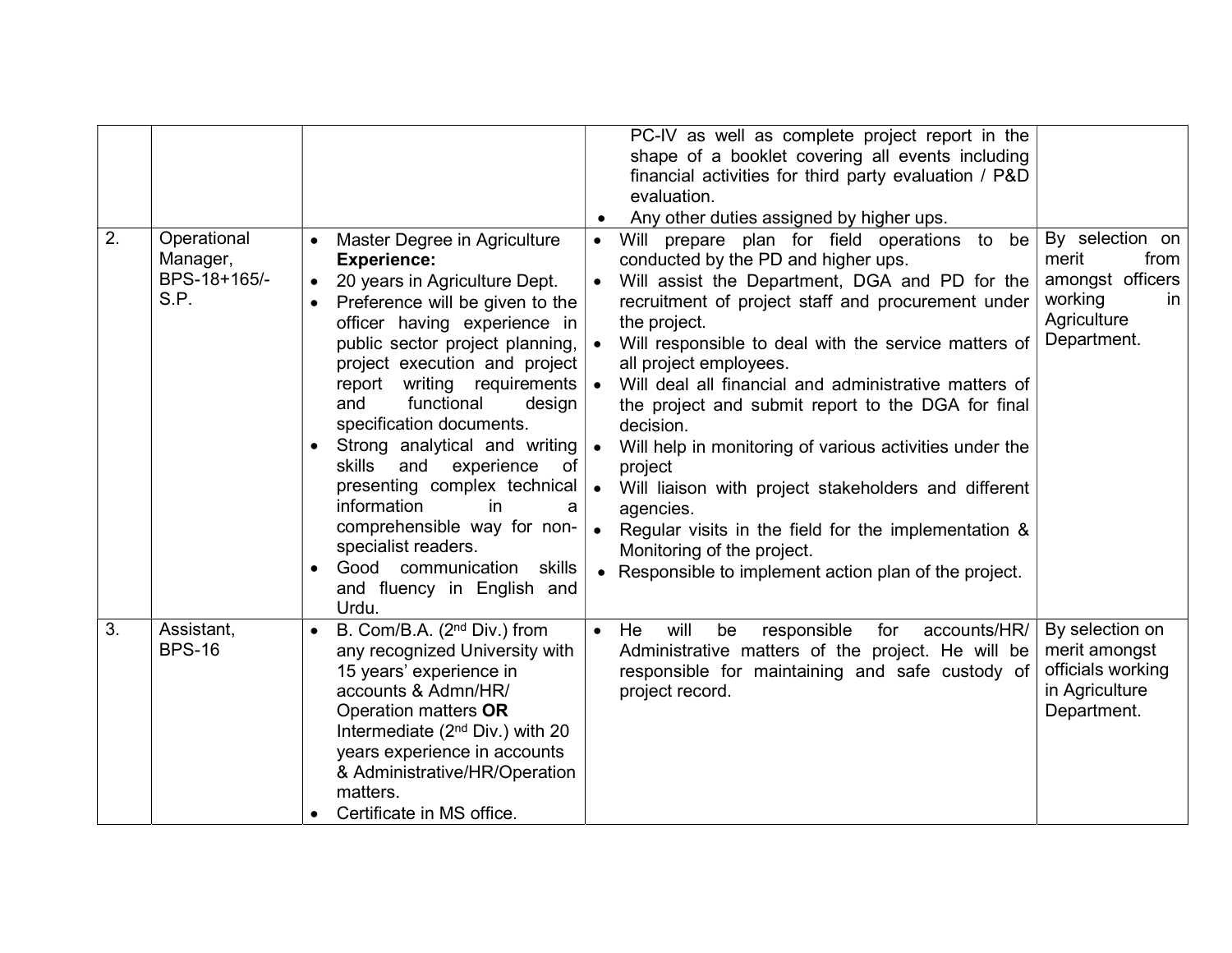## GOVERNMENT OF THE PUNJAB AGRICULTURE DEPARTMENT

## National Programme for Enhancing Profitability through Increasing **Productivity of Rice**

| Sr.            | <b>Name</b><br>of                                                                                                             | <b>Eligibility Criteria</b>                                                                                                                                                                                                                                                                                                                                                                                                                                                                 | <b>Job Description</b>                                                                                                                                                                                                                                                                                                                                                                                                                                                                                                                                                                                                                                                                                                                                                             | Mode of                                                                                                           |
|----------------|-------------------------------------------------------------------------------------------------------------------------------|---------------------------------------------------------------------------------------------------------------------------------------------------------------------------------------------------------------------------------------------------------------------------------------------------------------------------------------------------------------------------------------------------------------------------------------------------------------------------------------------|------------------------------------------------------------------------------------------------------------------------------------------------------------------------------------------------------------------------------------------------------------------------------------------------------------------------------------------------------------------------------------------------------------------------------------------------------------------------------------------------------------------------------------------------------------------------------------------------------------------------------------------------------------------------------------------------------------------------------------------------------------------------------------|-------------------------------------------------------------------------------------------------------------------|
| No.            | Post/BPS                                                                                                                      |                                                                                                                                                                                                                                                                                                                                                                                                                                                                                             |                                                                                                                                                                                                                                                                                                                                                                                                                                                                                                                                                                                                                                                                                                                                                                                    | recruitment                                                                                                       |
| 1 <sub>1</sub> | <b>Deputy Director</b><br>(Agri.<br>Economics)/<br><b>SSMS</b><br>(FM&FE)/ME<br>Specialist, BPS-<br>$18+165/-$<br>S.P./BPS-19 | <b>Qualification:</b><br>M.Sc. (Hons.) in Agriculture<br>Economics<br><b>Experience:</b><br>• 5 years in Agriculture Dept.<br>Preference will be given to the<br>$\bullet$<br>officer having experience in<br>public sector project planning,<br>project execution, and project<br>report writing<br>Experience<br>project<br>in.<br>planning, project execution.<br>Field monitoring and project<br>report writing.<br>skills<br>Good communication<br>and fluency in English and<br>Urdu. | Will prepare plan for field operations to<br>be<br>$\bullet$<br>conducted by the PD and higher ups.<br>Will assist the Department, DGA and PD for the<br>recruitment of project staff and procurement under<br>the project.<br>Will responsible to deal with the service matters of<br>$\bullet$<br>all project employees.<br>$\bullet$<br>Will deal all financial and administrative matters of<br>the project and submit report to the DGA for final<br>decision.<br>Will monitor the project activities and<br>their<br>implementation in the field areas.<br>Will deal all field operations and liaison with field<br>$\bullet$<br>force in the assigned Districts.<br>Will implement training plans of field force and<br>farmers<br>Any other duties assigned by higher ups. | By<br>transfer<br>posting, on merit<br>from<br>amongst<br>officers<br>working<br>Agriculture<br>in<br>Department. |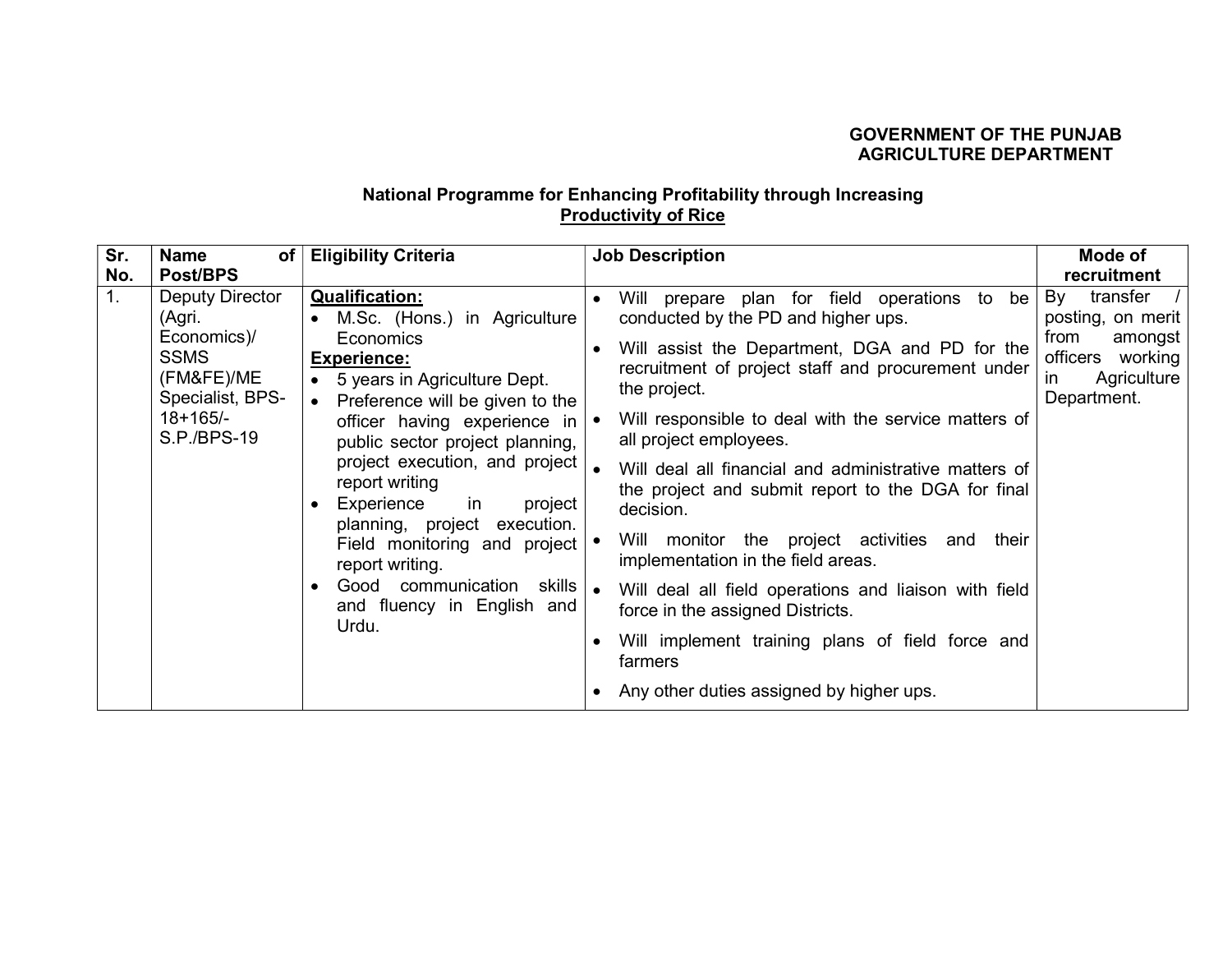## GOVERNMENT OF THE PUNJAB AGRICULTURE DEPARTMENT

## National Programme for Enhancing Profitability through Increasing **Productivity of Sugarcane**

| Sr. | <b>Name</b><br>of                     | <b>Eligibility Criteria</b>                                                                                                                                                                                                                                     | <b>Job Description</b>                                                                                                                                                                                | Mode of                                                                                                                          |
|-----|---------------------------------------|-----------------------------------------------------------------------------------------------------------------------------------------------------------------------------------------------------------------------------------------------------------------|-------------------------------------------------------------------------------------------------------------------------------------------------------------------------------------------------------|----------------------------------------------------------------------------------------------------------------------------------|
| No. | <b>Post/BPS</b>                       |                                                                                                                                                                                                                                                                 |                                                                                                                                                                                                       | recruitment                                                                                                                      |
| 1.  | Project Director,<br><b>BPS-19/20</b> | • Master Degree in Agriculture<br>Sciences.<br><b>Experience:</b>                                                                                                                                                                                               | Responsible for implementation of project through<br>Project Directorate and field staff of Extension &<br>AR Wing.                                                                                   | From officers<br>working under<br>Punjab<br>Government in<br>Agriculture<br>Department on<br>merit basis by<br>transfer/posting. |
|     |                                       | • Minimum 20 Years including 10<br>years on supervisory position.                                                                                                                                                                                               | Responsible for all procurements to be made in the<br>project                                                                                                                                         |                                                                                                                                  |
|     |                                       | • Expertise in HR/Admin.<br>Procurement and<br>Financial flows.<br>• Basic knowledge of<br>Government laws/rules<br>and procedures.<br>$\bullet$ Experience<br>in<br>project<br>planning, project execution.<br>Field monitoring and project<br>report writing. | Provide leadership to the project having focus on<br>the improvement of service delivery on Extension<br>activities to the farmers at their door step through<br>modern technology.                   |                                                                                                                                  |
|     |                                       |                                                                                                                                                                                                                                                                 | • To guide the farmers for the increase of crop<br>production<br>by<br>adopting<br>latest<br>technology/techniques<br>domestic<br>of<br>and<br>international research.                                |                                                                                                                                  |
|     |                                       |                                                                                                                                                                                                                                                                 | Coordinate with District entities of Agriculture<br>Extension and Research Wings and other<br>stakeholders to ensure the implementation of the<br>project as per Implementation plan of the PC-I.     |                                                                                                                                  |
|     |                                       |                                                                                                                                                                                                                                                                 | Ensure quality and substance of periodic<br>monitoring and evaluation requirements.                                                                                                                   |                                                                                                                                  |
|     |                                       |                                                                                                                                                                                                                                                                 | Responsible to prepare action plan for the<br>implementation of the project as per TORs.                                                                                                              |                                                                                                                                  |
|     |                                       |                                                                                                                                                                                                                                                                 | Responsible to prepare physical and financial<br>achievements on fortnightly monthly, quarterly and<br>annual basis and will present as and when<br>required by the higher authorities for inspection |                                                                                                                                  |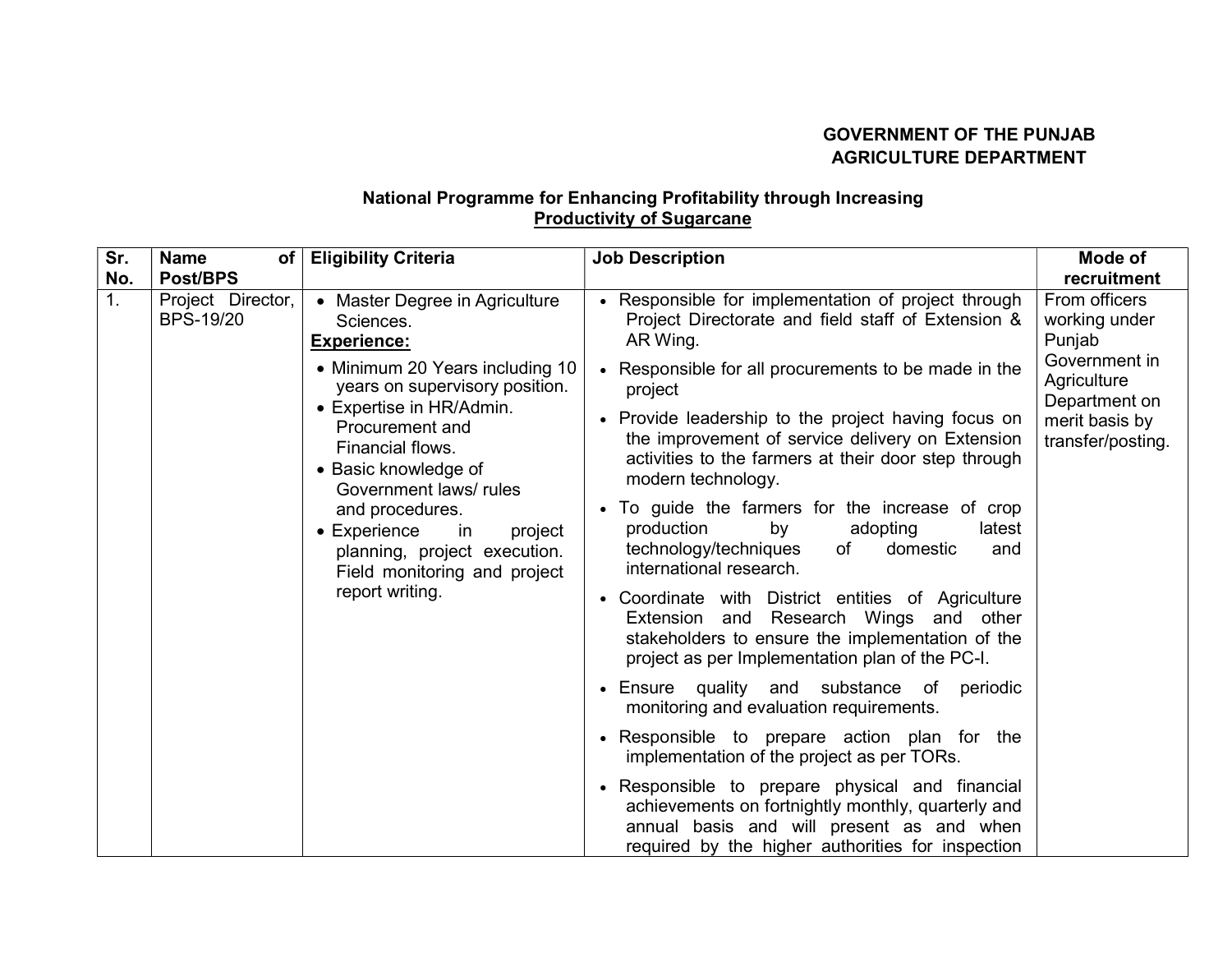|    |                                                                |                                                                                                                                                                                                                                                                                                                                                                                                                                                                                                                               | and verification.                                                                                                                                                                                                                                                                                                                                                                                                                                                                                                                                                                                                                                                                                                |                                                                                                     |
|----|----------------------------------------------------------------|-------------------------------------------------------------------------------------------------------------------------------------------------------------------------------------------------------------------------------------------------------------------------------------------------------------------------------------------------------------------------------------------------------------------------------------------------------------------------------------------------------------------------------|------------------------------------------------------------------------------------------------------------------------------------------------------------------------------------------------------------------------------------------------------------------------------------------------------------------------------------------------------------------------------------------------------------------------------------------------------------------------------------------------------------------------------------------------------------------------------------------------------------------------------------------------------------------------------------------------------------------|-----------------------------------------------------------------------------------------------------|
|    |                                                                |                                                                                                                                                                                                                                                                                                                                                                                                                                                                                                                               | • Ensure timely submission of demand of funds, re-<br>appropriation, excess and surrender as per budget<br>schedule and requirement of the department.                                                                                                                                                                                                                                                                                                                                                                                                                                                                                                                                                           |                                                                                                     |
|    |                                                                |                                                                                                                                                                                                                                                                                                                                                                                                                                                                                                                               | • After the completion of the project he will submit<br>PC-IV as well as complete project report in the<br>shape of a booklet covering all events including<br>financial activities for third party evaluation / P&D<br>evaluation.                                                                                                                                                                                                                                                                                                                                                                                                                                                                              |                                                                                                     |
|    |                                                                |                                                                                                                                                                                                                                                                                                                                                                                                                                                                                                                               | • Any other duties assigned by Higher ups.                                                                                                                                                                                                                                                                                                                                                                                                                                                                                                                                                                                                                                                                       |                                                                                                     |
| 2. | <b>Director</b><br>Deputy<br>Agriculture, BPS-<br>18+165/-S.P. | • Master Degree in Agriculture<br><b>Experience:</b><br>20 years in Agriculture Dept.<br>• Preference will be given to<br>the officer having experience<br>public sector<br>project<br>ın<br>planning, project execution,<br>and project report writing<br>requirements and functional<br>design<br>specification<br>documents.<br>• Strong analytical and writing<br>and<br>experience<br>skills<br>of<br>presenting complex technical<br>information.<br>• Good communication skills<br>and fluency in English and<br>Urdu. | • Will prepare plan for field operations to be<br>conducted by the PD and higher ups.<br>Will assist the Department, DGA and PD for the<br>recruitment of project staff and procurement under<br>the project.<br>• Will responsible to deal with the service matters of<br>all project employees.<br>• Will deal all financial and administrative matters of<br>the project and submit report to the DGA for final<br>decision.<br>• Will help in monitoring of various activities under<br>the project<br>• Will deal all field operations liaison with field force<br>in the assigned District.<br>• Will implement training plan or field force and<br>farmers.<br>• Any other duties assigned by higher ups. | By selection on<br>merit<br>from<br>amongst officers<br>working<br>in<br>Agriculture<br>Department. |
| 3. | Agriculture<br>Officer, BPS-17                                 | • Master Degree in Agriculture<br><b>Experience:</b><br>• 2 years in Agriculture Dept.<br>• Preference will be given to<br>the officer having experience<br>public sector project<br>ın<br>planning, project execution,                                                                                                                                                                                                                                                                                                       | . Will prepare plan for field operations to be<br>conducted by the PD and higher ups.<br>. Will assist the Department, PD and DDA for the<br>recruitment of project staff and procurement under<br>the project.<br>• Will assist the PD and DDA to deal with the service<br>matters of all project employees.                                                                                                                                                                                                                                                                                                                                                                                                    | By selection on<br>merit from<br>amongst officers<br>working<br>in<br>Agriculture<br>Department.    |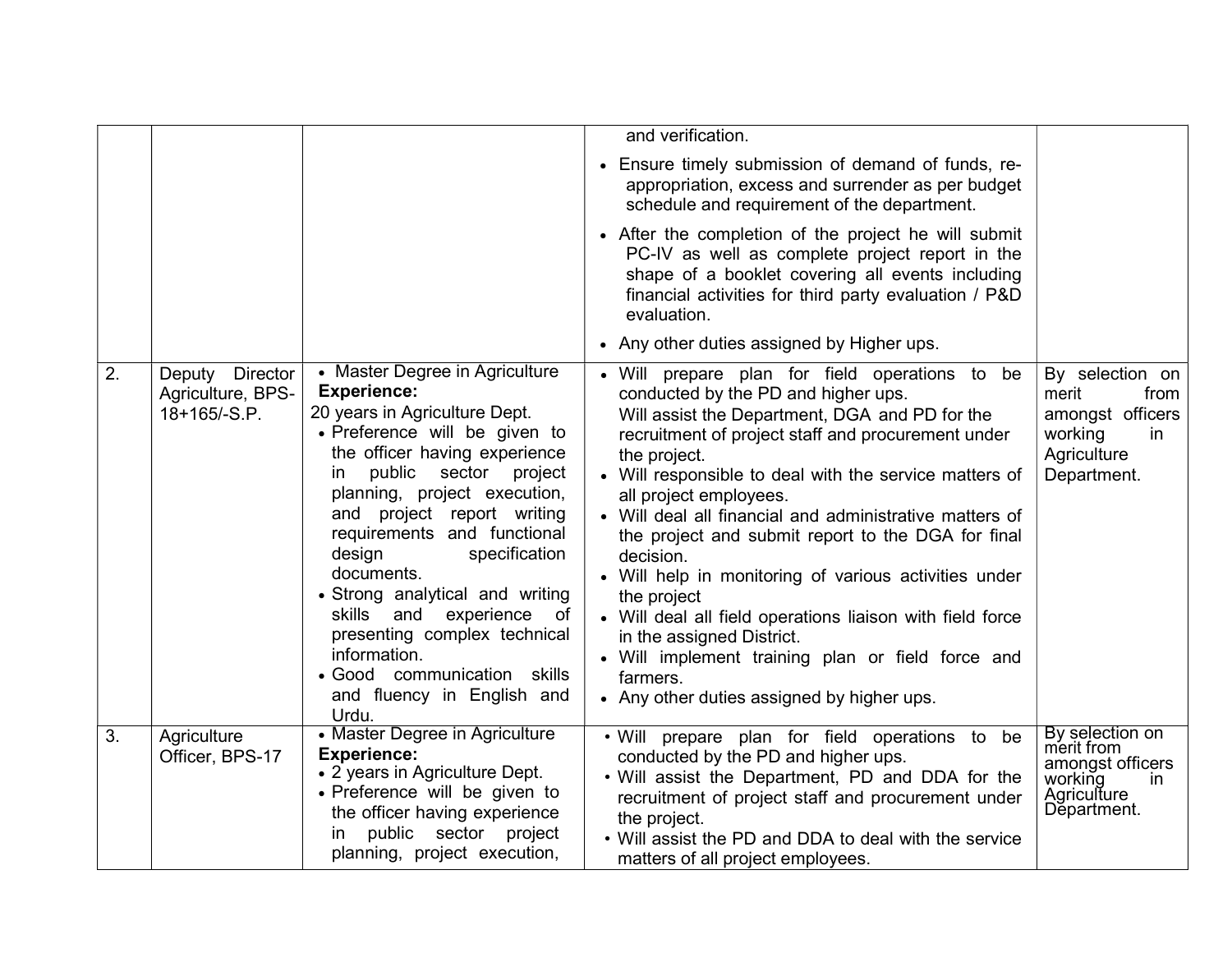|    |                             | and project report writing<br>$\bullet$ Experience<br>in<br>project<br>planning, project execution.<br>Field monitoring and project<br>report writing.<br>• Knowledge<br>of<br>mobile<br>applications, GIS applications<br>related<br>communication<br>IT.<br>methods.<br>• Strong analytical and writing<br>skills and way<br>for non-<br>specialist readers.<br>• Good communication skills<br>and fluency in English and<br>Urdu. | • Will assist the PD and DDA to deal all financial and<br>administrative matters of the project and submit<br>report to the DGA for final decision.<br>• Will help in monitoring of various activities under<br>the project.<br>• Will liaison with project stakeholders and different<br>regular visits in the field for the implementation &<br>Monitoring of the project.<br>• Responsible to implement action plan of the project.<br>• Timely submission demand of funds, re-<br>appropriation, excess & surrender as per budget<br>schedule and requirement of the department.<br>• Will assist to prepare progress report, presentation,<br>financial progress etc. as per requirement of the<br>project.<br>• Any other duties assigned by higher ups. |                                                                                                         |
|----|-----------------------------|--------------------------------------------------------------------------------------------------------------------------------------------------------------------------------------------------------------------------------------------------------------------------------------------------------------------------------------------------------------------------------------------------------------------------------------|----------------------------------------------------------------------------------------------------------------------------------------------------------------------------------------------------------------------------------------------------------------------------------------------------------------------------------------------------------------------------------------------------------------------------------------------------------------------------------------------------------------------------------------------------------------------------------------------------------------------------------------------------------------------------------------------------------------------------------------------------------------|---------------------------------------------------------------------------------------------------------|
| 4. | Assistant,<br><b>BPS-16</b> | • B.Com/B.A. $(2nd Div.)$ from any<br>recognized University with 12<br>year experience in accounts<br>OR Intermediate $(2nd Div.)$ with<br>15<br>year<br>experience<br>-in<br>accounts.<br>Certificate in MS office.<br>• Age upto 45 years.                                                                                                                                                                                         | $\cdot$ He<br>be<br>for<br>will<br>responsible<br>Accounts/HR/Administrative matters of the project.<br>. He will be responsible for maintaining and safe<br>custody of project record.<br>• Transformation and integration of data.<br>• Spatial Database handling.<br>• Any other duties assigned by higher ups.                                                                                                                                                                                                                                                                                                                                                                                                                                             | By transfer/<br>posting, on merit<br>from amongst<br>officials working<br>in Agriculture<br>Department. |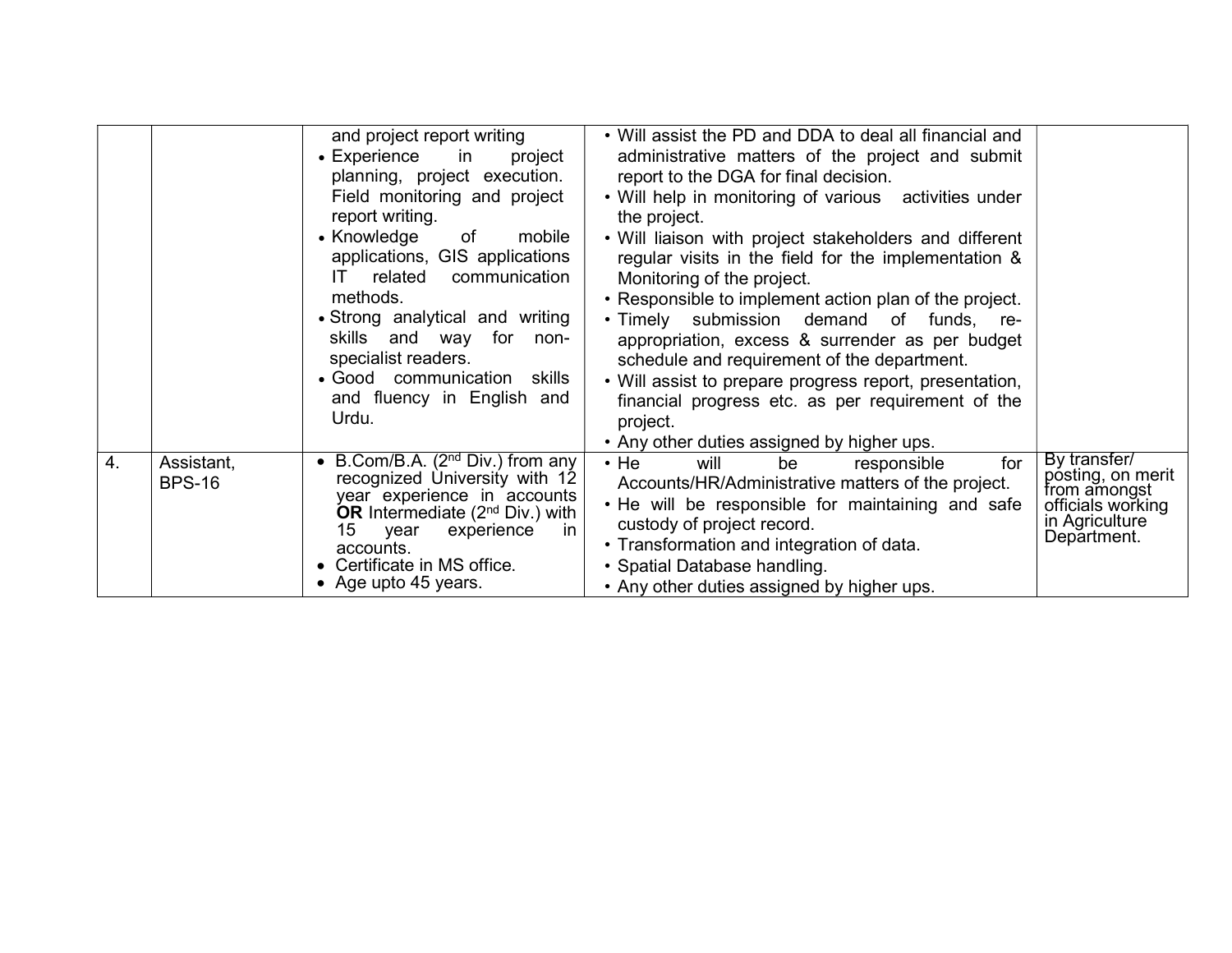## GOVERNMENT OF THE PUNJAB AGRICULTURE DEPARTMENT

# National Oilseed Enhancement Programme

| Sr. | <b>Name</b><br>of                  | <b>Eligibility Criteria</b>                                                                                                                                                                                                                                                                                                                                                                                                                       | <b>Job Description</b>                                                                                                                                                                                                                                                                                                                                                                                                                                                                                                                                                                                                                                                                                                                                                                                                                                                                                                                                                                                                                                                                                                                                                                                                                                                   | Mode of                                                      |
|-----|------------------------------------|---------------------------------------------------------------------------------------------------------------------------------------------------------------------------------------------------------------------------------------------------------------------------------------------------------------------------------------------------------------------------------------------------------------------------------------------------|--------------------------------------------------------------------------------------------------------------------------------------------------------------------------------------------------------------------------------------------------------------------------------------------------------------------------------------------------------------------------------------------------------------------------------------------------------------------------------------------------------------------------------------------------------------------------------------------------------------------------------------------------------------------------------------------------------------------------------------------------------------------------------------------------------------------------------------------------------------------------------------------------------------------------------------------------------------------------------------------------------------------------------------------------------------------------------------------------------------------------------------------------------------------------------------------------------------------------------------------------------------------------|--------------------------------------------------------------|
| No. | Post/BPS                           |                                                                                                                                                                                                                                                                                                                                                                                                                                                   |                                                                                                                                                                                                                                                                                                                                                                                                                                                                                                                                                                                                                                                                                                                                                                                                                                                                                                                                                                                                                                                                                                                                                                                                                                                                          | recruitment                                                  |
| 1.  | Project Director,<br><b>BPS-19</b> | Master Degree in Agriculture<br>Sciences.<br>Minimum experience 20 Years<br>including<br>05<br>years<br>on<br>supervisory position.<br>Expertise<br>HR/Admin.<br>in<br>$\bullet$<br>Procurement and Financial<br>flows.<br><b>Basic</b><br>knowledge<br>of<br>Government laws/ rules and<br>procedures.<br>Experience<br>in<br>project<br>planning, project execution.<br>Field monitoring and project<br>report writing.<br>Maximum age 55 years | Responsible for Implementation of project through<br>$\bullet$<br>Project Directorate and field staff of Extension wing<br>Responsible for all procurements to be made in the<br>$\bullet$<br>project<br>Provide leadership to the project having focus on<br>$\bullet$<br>the improvement of service delivery on Extension<br>activities to the farmers at their door step through<br>modern technology.<br>To guide the farmers for the increase of crop<br>$\bullet$<br>production<br>by<br>adopting<br>latest<br>technology/techniques<br>domestic<br>of<br>and<br>international research.<br>Coordinate with District entities of Agriculture<br>$\bullet$<br>Extension and Research Wings and other<br>stakeholders to ensure the implementation of the<br>project as per Implementation plan of the PC-I.<br>Ensure quality and substance of periodic<br>$\bullet$<br>monitoring and evaluation requirements.<br>Responsible to prepare action plan for the<br>$\bullet$<br>implementation of the project as per TORs.<br>Responsible to prepare physical and financial<br>$\bullet$<br>achievements on fortnightly monthly, quarterly and<br>annual basis and will present as and when<br>required by the higher authorities for inspection<br>and verification. | Selection on<br>merit from<br>amongst the<br>existing staff. |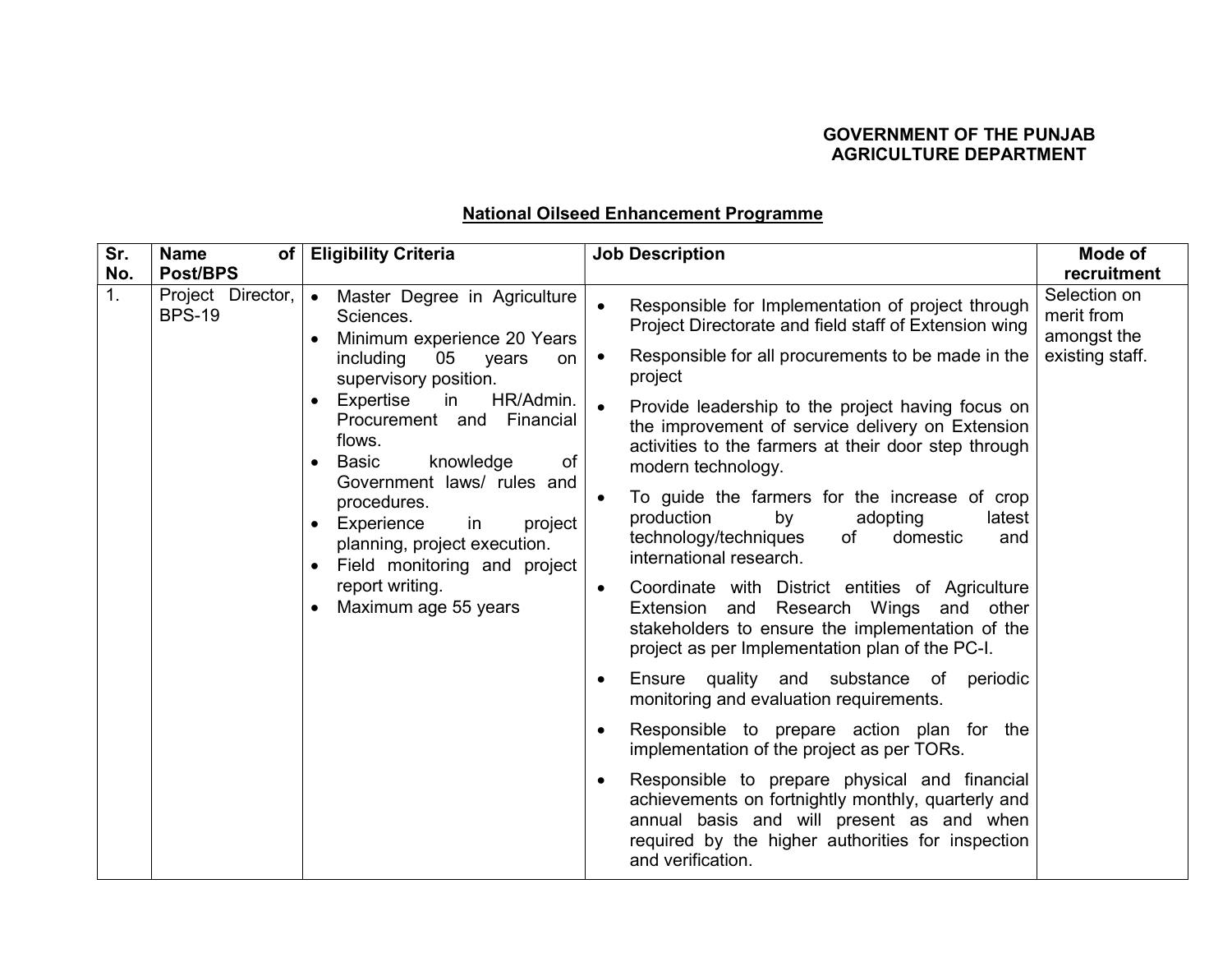| 2. | <b>Deputy Director</b><br>Agriculture,<br>BPS-18+165/-<br>S.P. | • Master Degree in Agriculture<br><b>Experience:</b><br>• 10 years in Agriculture Dept.<br>· Preference will be given to<br>the officer having experience<br>public<br>sector<br>project<br>in<br>planning, project execution,<br>and project report writing<br>requirements and functional<br>design<br>specification<br>documents.<br>• Strong analytical and writing<br>experience<br>skills<br>and<br>of<br>presenting complex technical<br>information in comprehensible<br>for<br>non-<br>specialist<br>way<br>readers.<br>• Good communication skills<br>and fluency in English and<br>Urdu.<br>• Maximum age 55 years | $\bullet$<br>$\bullet$              | Ensure timely submission of demand of funds, re-<br>appropriation, excess and surrender as per budget<br>schedule and requirement of the department.<br>After the completion of the project he will submit<br>PC-IV as well as complete project report in the<br>shape of a booklet covering all events including<br>financial activities for third party evaluation / P&D<br>evaluation.<br>Any other duties assigned<br>• Will prepare plan for field operations to<br>be<br>conducted by the PD and higher ups.<br>Will assist the Department, DGA and PD for the<br>recruitment of project staff and procurement under<br>the project.<br>• Will responsible to deal with the service matters of<br>all project employees.<br>• Will deal all financial and administrative matters of<br>the project and submit report to the DGA for final<br>decision.<br>• Will help in monitoring of various activities under the<br>project<br>• Will liaison with project stakeholders and different<br>agencies<br>• Regular visits in the field for the implementation &<br>Monitoring of the project.<br>• Responsible to implement action plan of the project. | Selection on<br>merit from<br>amongst the<br>existing staff. |
|----|----------------------------------------------------------------|-------------------------------------------------------------------------------------------------------------------------------------------------------------------------------------------------------------------------------------------------------------------------------------------------------------------------------------------------------------------------------------------------------------------------------------------------------------------------------------------------------------------------------------------------------------------------------------------------------------------------------|-------------------------------------|--------------------------------------------------------------------------------------------------------------------------------------------------------------------------------------------------------------------------------------------------------------------------------------------------------------------------------------------------------------------------------------------------------------------------------------------------------------------------------------------------------------------------------------------------------------------------------------------------------------------------------------------------------------------------------------------------------------------------------------------------------------------------------------------------------------------------------------------------------------------------------------------------------------------------------------------------------------------------------------------------------------------------------------------------------------------------------------------------------------------------------------------------------------|--------------------------------------------------------------|
| 3. | Agriculture<br>Officer, BPS-17                                 | Master Degree in Agriculture<br><b>Experience:</b><br>$\bullet$<br>2 years in Agriculture Dept.<br>$\bullet$<br>Preference will be given to the<br>$\bullet$<br>officer having experience in<br>public sector project planning,                                                                                                                                                                                                                                                                                                                                                                                               | $\bullet$<br>$\bullet$<br>$\bullet$ | Will prepare plan for field operations to<br>be<br>conducted by the PD and higher ups.<br>Will assist the Department, PD and DD for the<br>recruitment of project staff and procurement under<br>the project.<br>Will assist the PD and DD to deal with the service                                                                                                                                                                                                                                                                                                                                                                                                                                                                                                                                                                                                                                                                                                                                                                                                                                                                                          | Selection on<br>merit from<br>amongst the<br>existing staff. |